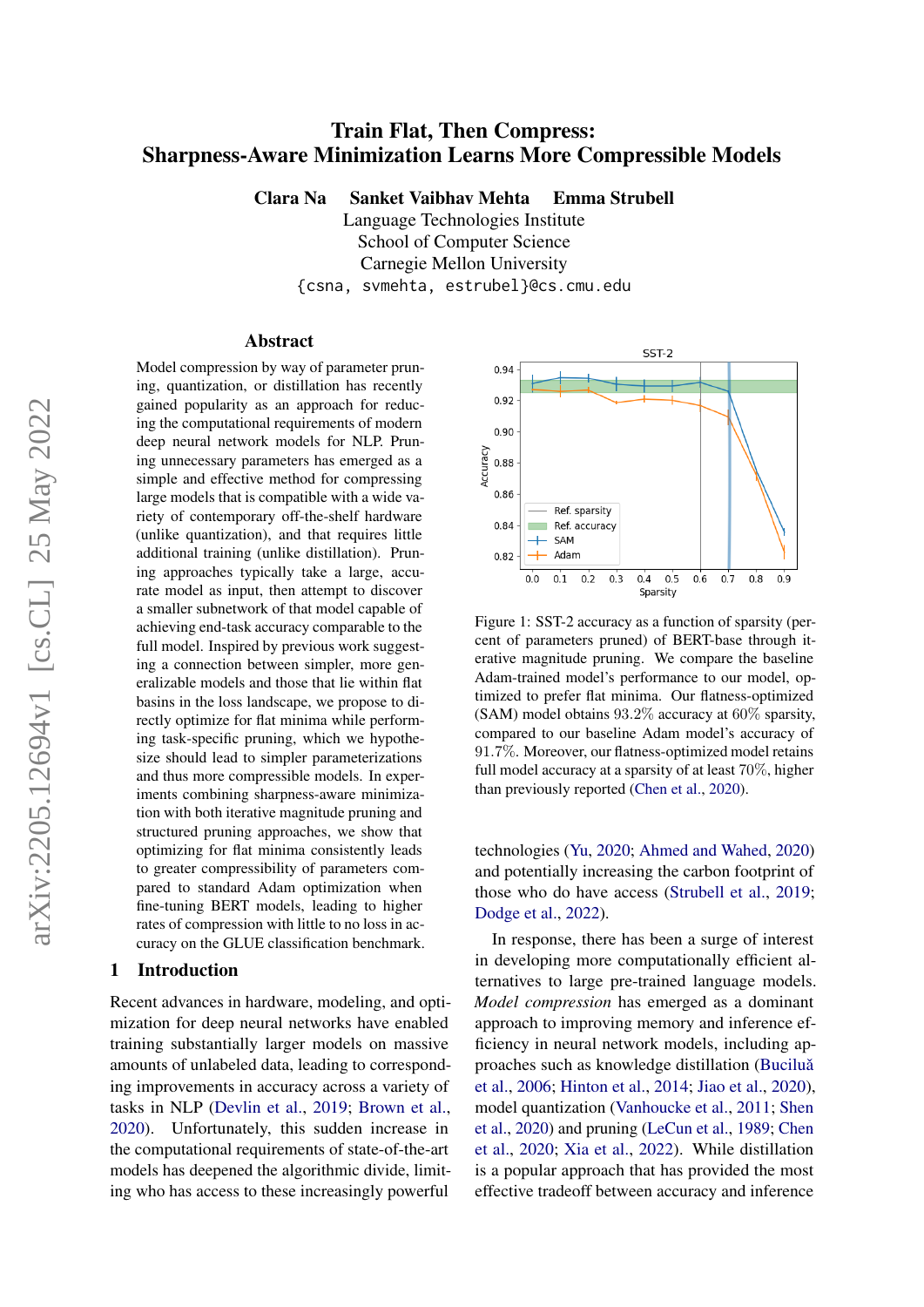efficiency, it still requires additional costly training to obtain the best results. Quantization below half precision (16 bits) can provide impressive compression rates, but requires specialized hardware and instruction sets to support fast inference. Model pruning is a promising approach that can be compatible with a wide variety of hardware without substantial specialized training in addition to typical fine-tuning. Approaches for *structured pruning*, where entire parameter matrices are pruned at once in order for sparse networks to run efficiently on hardware designed to accelerate large tensor operations, can provide superior inference efficiency compared to unstructured pruning [\(Lagunas et al.,](#page-9-4) [2021;](#page-9-4) [Xia et al.,](#page-10-3) [2022\)](#page-10-3), and have recently been shown to out-perform distillation alone in terms of accuracy-efficiency trade-off for task-specific fine-tuning [\(Xia et al.,](#page-10-3) [2022\)](#page-10-3). Pruning is also a theoretically attractive approach in light of recent work suggesting that large, dense neural networks naturally contain sparse subnetworks that can be trained to match the accuracy of the full model [\(Frankle and Carbin,](#page-8-6) [2019;](#page-8-6) [Chen et al.,](#page-8-2) [2020\)](#page-8-2).

Approaches for model pruning typically take a large, accurate model as input, then incrementally remove increasingly more parameters until meeting a desired network sparsity or end-task accuracy. Methods vary primarily in the way that they identify which parameters to remove and when. In *iterative magnitude pruning*, a percent of parameters with magnitude closest to zero are incrementally removed, then the model re-trained with the new substructure [\(Han et al.,](#page-9-5) [2015b\)](#page-9-5). Other methods such as *movement pruning* [\(Sanh et al.,](#page-9-6) [2020\)](#page-9-6) remove parameters according to how much they grow in magnitude throughout training, and earlier methods have used higher-order statistics of the gradient to serve a similar purpose [\(LeCun et al.,](#page-9-3) [1989\)](#page-9-3).

Rather than modifying the mechanism by which network parameters are pruned, we propose instead to directly optimize for a simpler, more compressible network structure by searching for solutions in *flat minima*. [Hochreiter and Schmidhuber](#page-9-7) [\(1997\)](#page-9-7) first defined flat minima as regions in parameter space where error remains relatively constant despite changes in parameter values, arguing that models in flat minima should correspond to simpler, more generalizable functions. [Wu et al.](#page-10-4) [\(2017\)](#page-10-4) further showed that wide basins of attraction in the loss landscape correspond to low-complexity solu-

tions,<sup>[1](#page-1-0)</sup> and it has been shown experimentally that models in sharper minima generalize worse than those in flatter basins [\(Keskar et al.,](#page-9-8) [2017\)](#page-9-8), and there is growing evidence that the superior generalization capabilities of pre-trained models compared to randomly initialized models is related to their converging to flatter minima [\(Hao et al.,](#page-9-9) [2019;](#page-9-9) [Neyshabur et al.,](#page-9-10) [2020;](#page-9-10) [Mehta et al.,](#page-9-11) [2021\)](#page-9-11). Intuitively, model parameters in neighborhoods having uniformly low loss values should be more robust to perturbations, such as model compression, compared to models in sharper regions, since changes to the parameters should lead to minimal change in loss with respect to the main training objective.

Aside from reduction in storage and memory requirements and potential gains in inference and training speed, compression can also be used as part of a procedure for obtaining better generalization [\(Li et al.,](#page-9-12) [2020\)](#page-9-12). However, training very large neural networks as suggested is not always feasible given limited computational resources, even if the goal is to compress the model before using it for inference. Previous work has also linked generalizability with compressibility [\(Kuhn et al.,](#page-9-13) [2021;](#page-9-13) [Zhou et al.,](#page-10-5) [2019\)](#page-10-5); neural networks whose weights reflect simpler, more general hypotheses may be more robust to compression, and compression itself can act as a regularization mechanism [\(Bartoldson](#page-8-7) [et al.,](#page-8-7) [2020\)](#page-8-7).

We present an empirical study of the direct relationship between flatter minima and compressibility in pre-trained language models. In particular, we investigate SAM as a method for:

- 1. improving a model's robustness to various compression procedures.
- 2. learning effectively in models that have already been compressed.

In order to optimize for flat minima we employ *sharpness-aware minimization* (SAM; [Foret et al.](#page-8-8) [\(2021\)](#page-8-8)). SAM optimizes for parameters that lie in uniformly low-loss neighborhoods (i.e., flat minima), rather than those that have low loss with respect to the main training objective but that may otherwise lie in sharp regions of the loss landscape. Our approach is most similar to methods that learn sparse models from scratch using techniques such as  $\ell_0$  regularization [\(Louizos et al.,](#page-9-14) [2018\)](#page-9-14). We show

<span id="page-1-0"></span><sup>&</sup>lt;sup>1</sup>[Wu et al.](#page-10-4)  $(2017)$  demonstrate this theoretically for two layer feed-forward networks, and empirically for larger networks applied to computer vision.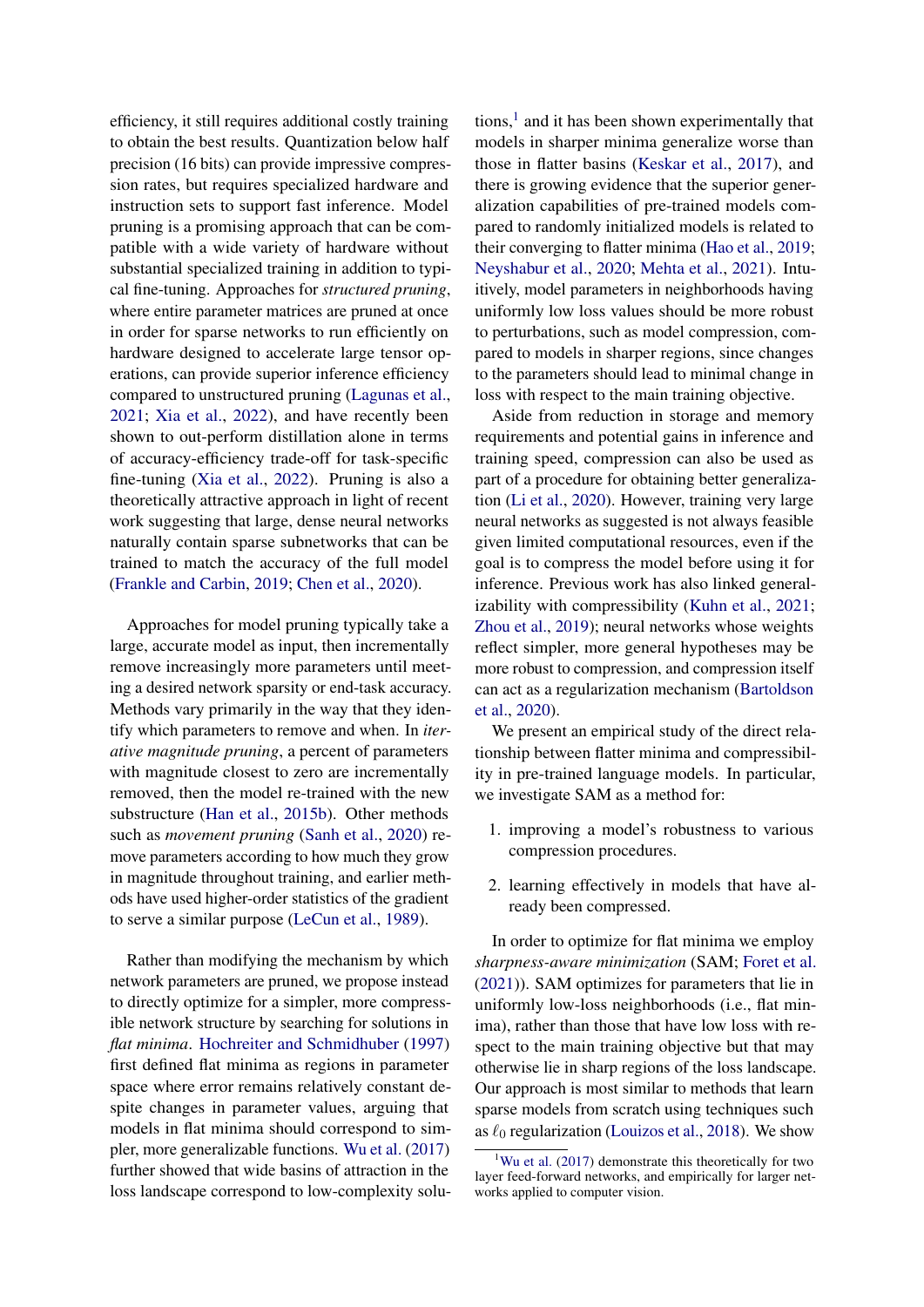that sharpness-aware training can provide complementary improvements in compression alongside such methods, providing further benefits over a recent structured pruning method that leverages  $\ell_0$ regularization [\(Xia et al.,](#page-10-3) [2022\)](#page-10-3).

In extensive experiments on the GLUE language understanding benchmark [\(Wang et al.,](#page-10-6) [2018\)](#page-10-6), we show that SAM consistently results in higher compression rates at comparable accuracy compared to Adam-optimized baselines, across both unstructured and structured pruning methods, including a structured pruning method that also employs knowledge distillation.

Our key findings are as follows:

- 1. Learning with SAM helps compress neural networks while retaining greater accuracy compared to baseline Adam-optimized models.
- 2. Networks pruned iteratively with SAM sometimes reach *higher* accuracy than the original, unpruned networks, under the same number of training steps.
- 3. SAM finds subnetworks that can reach higher accuracy than baseline subnetworks, even when it is trained by a baseline Adam optimizer.

#### 2 Related Work

Model compression and pruning. Model compression is a popular and effective approach for reducing the storage and inference computational requirements of large neural network models. Approaches for model compression aim to replicate the end-task performance of a large, accurate model while requiring fewer parameters and floating-point operations. Specific model compression techniques include weight pruning, where individual model parameters or entire weight matrices are removed entirely [\(LeCun et al.,](#page-9-3) [1989;](#page-9-3) [Blalock et al.,](#page-8-9) [2020\)](#page-8-9), quantization, where model weights, activations, gradients, and/or add-multiply accumulators are reduced in precision from 32-bit floating point representations to floating or fixed-point representations as low as one or two bits [\(Gray and Neuhoff,](#page-8-10) [1998;](#page-8-10) [Vanhoucke et al.,](#page-10-2) [2011;](#page-10-2) [Gholami et al.,](#page-8-11) [2021\)](#page-8-11), and model distillation, where a smaller model is trained to replicate the predictions, and often intermediate embedded representations, of a larger model (Buciluă et al.,  $2006$ ; [Hinton et al.,](#page-9-0)  $2014$ ). In this

work, we focus on pruning since it is an approach that works readily on a wide range of contemporary hardware, and does not require additional computationally expensive training on unlabeled data.

Many approaches for model compression have been successfully applied to tasks in NLP, particularly since fine-tuning a large, pre-trained language model such as BERT [\(Devlin et al.,](#page-8-0) [2019\)](#page-8-0) has become the norm for classification tasks. Work on knowledge distillation in NLP has focused largely on the task-agnostic setting of compressing generalpurpose pre-trained models such as BERT [\(Sanh](#page-9-15) [et al.,](#page-9-15) [2019;](#page-9-15) [Sun et al.,](#page-10-7) [2019,](#page-10-7) [2020\)](#page-10-8) but task-specific distillation has also been found to work well [\(Jiao](#page-9-1) [et al.,](#page-9-1) [2020\)](#page-9-1). A line of work has also emerged focused on quantizing pre-trained LMs [\(Zafrir et al.,](#page-10-9) [2019;](#page-10-9) [Shen et al.,](#page-9-2) [2020;](#page-9-2) [Kim et al.,](#page-9-16) [2021;](#page-9-16) [Bon](#page-8-12)[darenko et al.,](#page-8-12) [2021\)](#page-8-12). These approaches are mainly useful for reducing the memory footprint of models and less helpful for improving inference efficiency, except when efficient low-precision matrix operations are supported by the underlying hardware.

In this work, we focus on model pruning, which can be divided into broad categories of unstructured pruning, where individual weights are removed, and structured pruning, where entire rows, columns or matrices of parameters are removed at once. Work on unstructured pruning has achieved high levels of sparsity using various methods ranging from iterative magnitude pruning [\(Frankle and](#page-8-6) [Carbin,](#page-8-6) [2019;](#page-8-6) [Chen et al.,](#page-8-2) [2020\)](#page-8-2) to movement pruning [\(Sanh et al.,](#page-9-6) [2020\)](#page-9-6) and diff pruning [\(Guo et al.,](#page-8-13) [2021\)](#page-8-13). Work on structured pruning has explored removing entire parameter matrices such as selfattention heads, hidden units, and entire layers [\(Michel et al.,](#page-9-17) [2019;](#page-9-17) [Lagunas et al.,](#page-9-4) [2021;](#page-9-4) [Xia](#page-10-3) [et al.,](#page-10-3) [2022\)](#page-10-3). Distillation is often combined with pruning in order to reduce complexity in datasets [\(Zhou et al.,](#page-10-10) [2020\)](#page-10-10) (at least in the case of nonautoregressive MT)

We experiment with SAM in both structured and unstructured pruning approaches, highlighting both practical (structured) and theoretical (unstructured) findings.

Flat minima in neural networks. [Hochreiter](#page-9-7) [and Schmidhuber](#page-9-7) [\(1997\)](#page-9-7) were among the first to discuss the relationship between flat basins in the loss landscape and generalization in neural networks, defining a flat minimum as "a large connected region in weight space where the error remains approximately constant."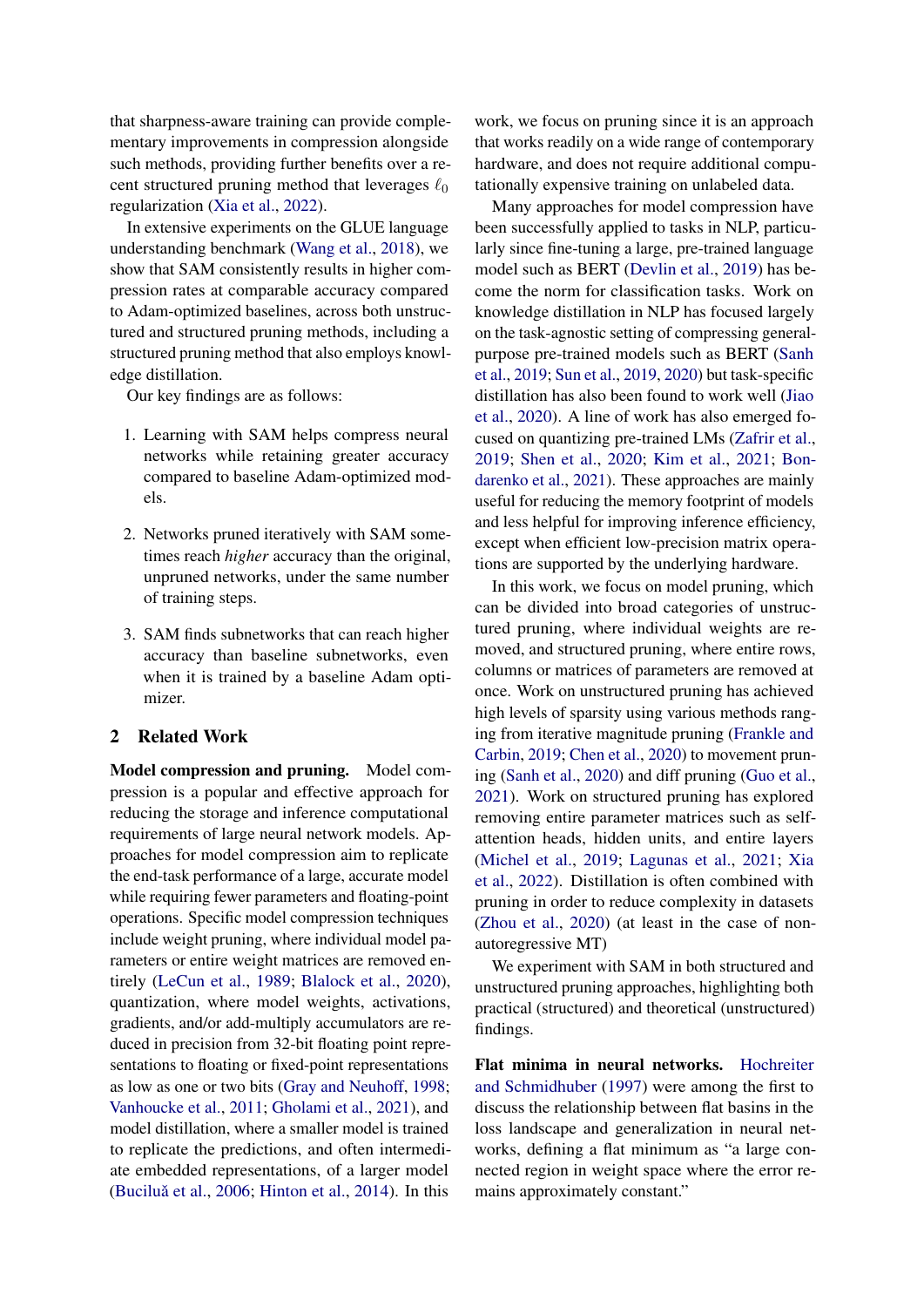We use the  $\epsilon$ -sharpness definition of [\(Keskar](#page-9-8) [et al.,](#page-9-8) [2017\)](#page-9-8) which defines sharpness as maximum loss within a neighborhood bounded by  $\epsilon$ . Others have used Hessian-based measures to identify high minima with high curvature [\(Chaudhari et al.,](#page-8-14) [2017\)](#page-8-14). Flat minima defined in this way can be rescaled to sharp minima (and still generalize) so care is needed [\(Dinh et al.,](#page-8-15) [2017\)](#page-8-15).

Most previous results related to flat minima have focused on generalizability [\(Hao et al.,](#page-9-9) [2019;](#page-9-9) [Neyshabur et al.,](#page-9-10) [2020\)](#page-9-10). A common explanation for the good generalization of models converged to flat minima is that flatter models are less complex [\(Wu et al.,](#page-10-4) [2017\)](#page-10-4).

Flat minima may be particularly of interest in NLP, where a pretrain-then-finetune paradigm is often employed to leverage general representations learned from an extensive pre-training process during a much shorter fine-tuning process on a more specific end task. Indeed, pre-training may provide a flat prior that can provide benefits in the contexts of lifelong learning [\(Mehta et al.,](#page-9-11) [2021\)](#page-9-11) and generalization [\(Bahri et al.,](#page-8-16) [2022\)](#page-8-16).

Although we focus on optimizing for flatness directly in our experimentation with SAM [\(Foret](#page-8-8) [et al.,](#page-8-8) [2021\)](#page-8-8), other methods such as entropy SGD [\(Chaudhari et al.,](#page-8-14) [2017\)](#page-8-14), label noise SGD [\(Damian](#page-8-17) [et al.,](#page-8-17) [2021\)](#page-8-17), and weight averaging [\(Izmailov et al.,](#page-9-18) [2018\)](#page-9-18) have also been shown to encourage convergence to flat minima.

# 3 Methods

### 3.1 Pruning

We investigate compressibility primarily in an unstructured pruning setting. Given a network  $\mathcal N$  and weights w, we wish to prune a subset of individual weights to leave only a subset, w'. A successfully pruned model has  $|\mathbf{w}'| \ll |\mathbf{w}|$  while retaining good performance on the task(s) of interest.

# 3.1.1 Iterative Magnitude Pruning

Typically,  $\mathbf{w}'$  is found in an iterative process where  $\mathcal N$  is trained and pruned incrementally either until some target sparsity is reached or until some larger-than-desired performance drop is observed, and a common criterion picks weights with the smallest absolute magnitude to be pruned at each iteration. In the *standard pruning* scenario [\(Renda](#page-9-19) [et al.,](#page-9-19) [2020;](#page-9-19) [Han et al.,](#page-9-20) [2015a\)](#page-9-20), training simply resumes with the remaining weights after each iteration of pruning. Previous work [\(Renda et al.,](#page-9-19) [2020\)](#page-9-19) presents evidence that rewinding remaining weights to earlier learned values may be beneficial for compressibility.

[Frankle and Carbin](#page-8-6) [\(2019\)](#page-8-6) present a formulation of iterative magnitude pruning (IMP) as a way to obtain sparse "winning ticket" w' that can be trained from scratch to reach performance as high as the original full network  $\mathcal N$  with a similar number amount of training. Weights are *reset* to their original values each time after pruning before the next iteration of training.

We experiment with both standard pruning and Lottery Ticket-style IMP in our setting exploring pre-trained BERT language models, similar to [Chen et al.](#page-8-2) [\(2020\)](#page-8-2). In alignment with the paradigm of pre-training and finetuning, we treat the pretrained model's weights as the initial weights that unpruned weights are reset to in between iterations. However, we note that given the extensiveness of the pre-training phase, resetting to pre-trained weights may be more comparable with some slight rewinding scheme than truly resetting to a random initialization.

# 3.1.2 Structured Pruning

We also explore a structured pruning setting and its relation to flatness: pruning along larger structured groups of parameters in models can enable inference speedups similar to those seen in distillation. [Xia et al.](#page-10-3) [\(2022\)](#page-10-3) incorporate a layerwise distillation objective into their structured pruning process that dynamically maps layers between a finetuned teacher model and a student model as structured units of varying granularity are incrementally pruned in the student model.

### 3.2 Flat Minima

To obtain models converged to flatter minima, we use Sharpness-Aware Minimization (SAM) procedure [\(Foret et al.,](#page-8-8) [2021\)](#page-8-8), which optimizes for flatness directly. Our experiments investigate the empirical benefits of SAM for model compressibility. Future experimentation may explore alternative avenues to flatness such as Stochastic Weight Averaging (SWA) [\(Izmailov et al.,](#page-9-18) [2018\)](#page-9-18) or simply leveraging random variations on tasks with less stable solutions.

#### 3.2.1 Sharpness-Aware Minimization

Sharpness-Aware Minimization uses a minimax objective to push models into flat minima during gradient descent. At each step of optimization, we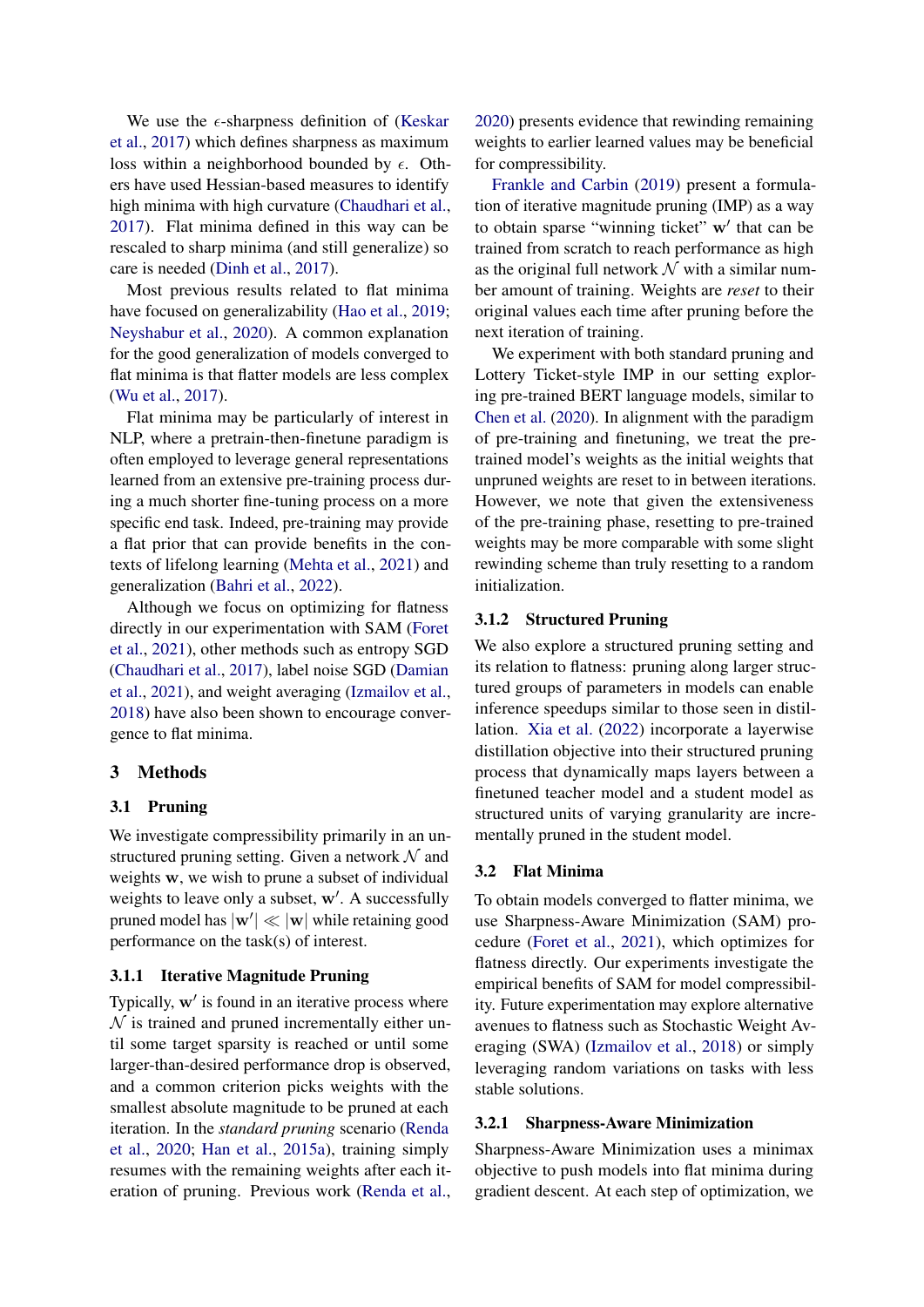<span id="page-4-0"></span>estimate gradients based on the parameters yielding the highest loss in an  $\ell^p$  neighborhood around the current parameters. Specifically, we look for:

$$
\max_{||\epsilon||_2 \le \rho} f(w + \epsilon) - f(w) \tag{1}
$$

where the maximization region is an  $\ell^p$  ball with radius  $\rho$  for  $p = 2$  in Equation [\(1\)](#page-4-0). The SAM minimax objective can then be defined as:

$$
\min_{w} \max_{||\epsilon||_2 \le \rho} f(w + \epsilon) \tag{2}
$$

The gradient of the result of the maximization problem,  $\nabla_w \max_{\|\epsilon\|_2 \leq \rho} f(w + \epsilon)$ , can be approximated as:

$$
\approx \nabla_w f(w) \Big|_{w + \hat{\epsilon}(\mathbf{w})} + \frac{\partial \hat{\epsilon}(\mathbf{w})}{w} \nabla_x f(w) \Big|_{w + \hat{\epsilon}(\mathbf{w})} \tag{3}
$$

where

$$
\hat{\epsilon}(\mathbf{w}) = \rho \operatorname{sign}(\nabla_w f(w)) \left( \frac{|\nabla_w f(w)|}{\|\nabla_w f(w)\|_2} \right) \tag{4}
$$

We can simplify the optimization problem without compromising the algorithm's effectiveness by dropping the second order term in the gradient, leaving us with:

$$
\nabla_{w} \max_{||\epsilon||_2 \le \rho} f(w + \epsilon) \approx \nabla_{w} f(w) \Big|_{w + \hat{\epsilon}(\mathbf{w})} \tag{5}
$$

For the complete derivation of this gradient, we refer readers to [Foret et al.](#page-8-8) [\(2021\)](#page-8-8).

#### 3.2.2 Evaluating Sharpness

In Figure [2,](#page-5-0) we present contour plots of the loss landscape for the QQP task to allow us to qualitatively compare the sharpness of the solutions that Adam- and SAM-optimized BERT-base models find.

### 4 Experimental Results

### 4.1 Datasets and Metrics

We consider eight tasks from standard GLUE [\(Wang et al.,](#page-10-6) [2018\)](#page-10-6) benchmark for our experimentation. These include MNLI [\(Williams et al.,](#page-10-11) [2018\)](#page-10-11), QQP[2](#page-4-1) , STS-B [\(Cer et al.,](#page-8-18) [2017\)](#page-8-18), QNLI [\(Wang et al.,](#page-10-6) [2018\)](#page-10-6), MRPC [\(Dolan and Brockett,](#page-8-19) [2005\)](#page-8-19), RTE [\(Wang et al.,](#page-10-6) [2018\)](#page-10-6), SST-2 [\(Socher et al.,](#page-10-12) [2013\)](#page-10-12), CoLA [\(Warstadt et al.,](#page-10-13) [2019\)](#page-10-13). Following prior

work [\(Chen et al.,](#page-8-2) [2020\)](#page-8-2), we report validation set accuracy for QQP, QNLI, MRPC, RTE, SST-2, matched accuracy for MNLI, Matthew's correlation for CoLA, and Pearson correlation for STS-B.

#### 4.2 Implementation

For all experiments described in this section, we fine-tune the publicly available pre-trained uncased  $BERT_{BASE}$  model [\(Wolf et al.,](#page-10-14) [2019\)](#page-10-14). We mainly set hyper-parameters as mentioned by [Chen et al.](#page-8-2) [\(2020\)](#page-8-2) - the maximum sequence length of 128, batch size of 32, learning rate to  $2e - 5$ , linear decay of learning rate from initial value to zero with no warmup period. For tasks with smaller datasets (RTE, MRPC, CoLA, STS-B), we fine-tune models for 10 epochs, evaluate them after every epoch and retain the checkpoint yielding best task-specific performance on the hold-out validation set. For tasks with comparatively larger datasets (MNLI, QQP, QNLI, SST-2), we fine-tune models for 3 epochs. For SAM, we use Adam [\(Kingma and Ba,](#page-9-21) [2014\)](#page-9-21) as our base optimizer, and following [\(Mehta et al.,](#page-9-11) [2021\)](#page-9-11) set  $\rho$  to 0.05. We follow [Chen et al.](#page-8-2) [\(2020\)](#page-8-2)'s methods for iterative magnitude pruning on GLUE tasks and compare Adam and SAM optimized models at their reference sparsity levels. [Chen et al.](#page-8-2) [\(2020\)](#page-8-2) prune an absolute  $10\%$  of prunable weights over 9 iterations to reach 90% sparsity. We follow this scheme in our experiments to facilitate direct comparisons.

#### 4.3 Results

#### <span id="page-4-3"></span>4.3.1 Iterative Magnitude Pruning

We investigate the SAM procedure's effectiveness in uncovering winning tickets [\(Frankle and Carbin,](#page-8-6) [2019\)](#page-8-6). The IMP section of Table [1](#page-5-1) shows that optimizing with SAM throughout iterative magnitude pruning allows pruned models to retain higher performance at reference sparsity levels when compared to models trained with vanilla Adam optimizer.

The plots in Figure [3](#page-6-0) show evaluation metrics over successive IMP iterations for individual GLUE tasks. Visually, we see that although initial performance of Adam- and SAM-optimized models is usually comparable, promoting flat minima during IMP with SAM leads to either 1) higher performance compared to Adam at [Chen et al.](#page-8-2) [\(2020\)](#page-8-2)'s reference sparsity level<sup>[3](#page-4-2)</sup> or 2) performance com-

<span id="page-4-1"></span><sup>2</sup> https://www.quora.com/share/First-Quora-Dataset-Release-Question-Pairs

<span id="page-4-2"></span><sup>&</sup>lt;sup>3</sup>We note that our implementation of Adam optimized models often differ significantly from [Chen et al.](#page-8-2) [\(2020\)](#page-8-2)'s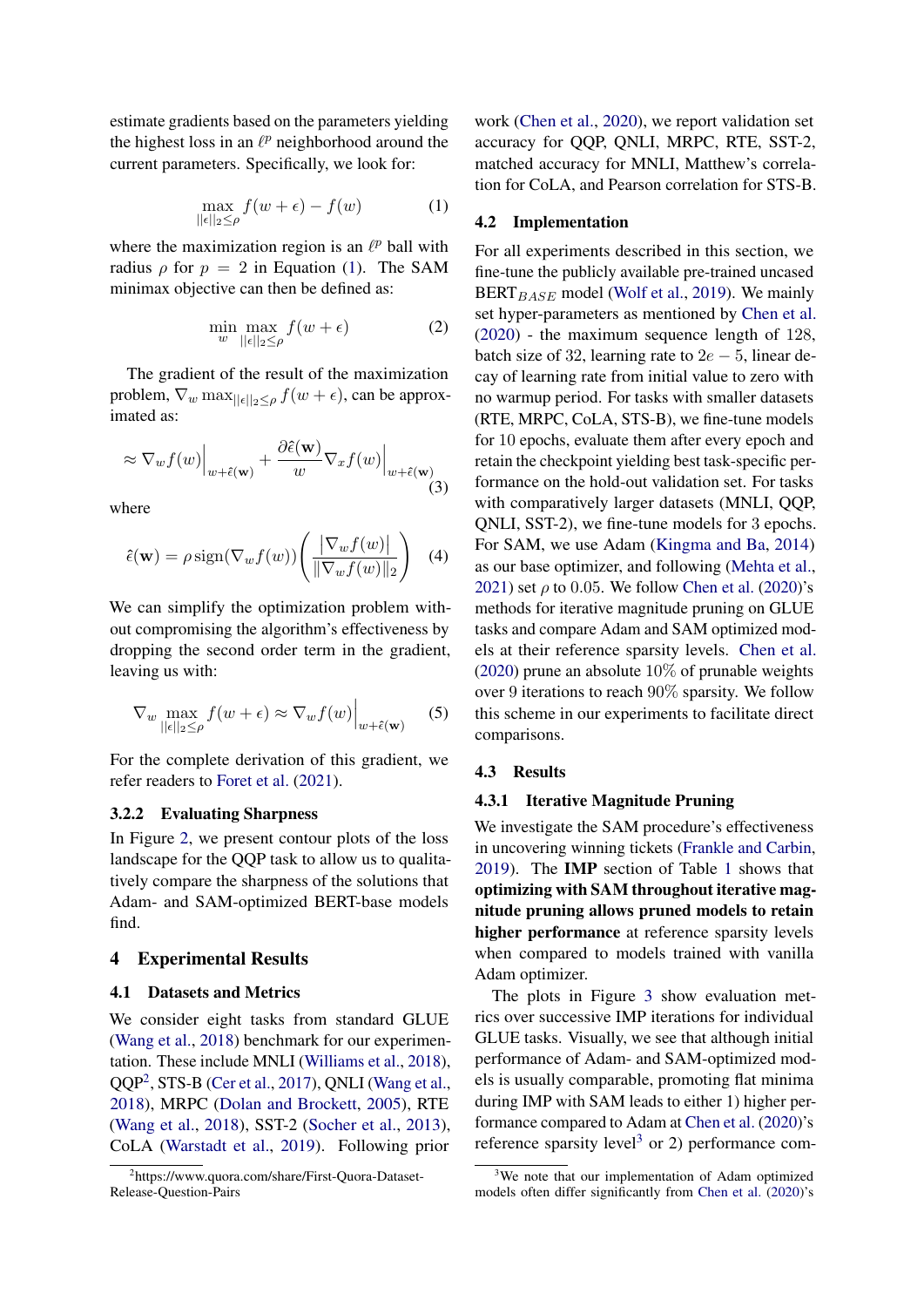<span id="page-5-0"></span>

Figure 2: Both images depict loss contours for QQP on BERT-base models finetuned on the task using Adam and SAM optimizers ( $w_{adam}$  and  $w_{sam}$ ), as well as the pre-trained BERT base initialization ( $w_{init}$ ). On the left, all models are fitted with the linear classifier head originally trained with  $w_{adam}$ , while on the right side models are fitted with the linear classifier head originally trained with  $w_{sam}$ . The SAM-optimized model sits in a noticeably flatter, wider basin than the Adam-optimized model when both are fitted with their respective classifier heads.

<span id="page-5-1"></span>

|                 | Dataset    | <b>MNLI</b>              | QQP            | STS-B          | ONLI           | <b>MRPC</b>    | <b>RTE</b>     | $SST-2$        | CoLA           |
|-----------------|------------|--------------------------|----------------|----------------|----------------|----------------|----------------|----------------|----------------|
|                 | Sparsity   | 70%                      | 90%            | 50%            | 70%            | 50%            | 60%            | 60%            | 50%            |
|                 | Metric     | Matched acc.             | Acc.           | Pearson Cor.   | Acc.           | Acc.           | Acc.           | Acc.           | Matthew's Cor. |
| Full FT         | Ref        | $82.4 \pm 0.5$           | $90.2 \pm 0.5$ | $88.4 \pm 0.3$ | $89.1 \pm 1.0$ | $85.2 \pm 0.1$ | $66.2 \pm 3.6$ | $92.1 \pm 0.1$ | $54.5 \pm 0.4$ |
|                 | Adam       | $84.9 \pm 0.0$           | $90.8 \pm 0.1$ | $89.0 \pm 0.1$ | $91.5 \pm 0.1$ | $85.5 \pm 1.7$ | $67.6 \pm 1.5$ | $92.7 \pm 0.1$ | $58.1 \pm 0.4$ |
|                 | <b>SAM</b> | $85.1 \pm 0.0$           | $90.8 \pm 0.1$ | $89.4 \pm 0.2$ | $91.3 + 0.6$   | $87.0 \pm 0.7$ | $67.0 + 0.8$   | $93.1 + 0.6$   | $59.5 \pm 0.4$ |
| <b>IMP</b>      | Ref        | $82.6 \pm 0.2$           | $90.0 \pm 0.2$ | $88.2 \pm 0.2$ | $88.9 \pm 0.4$ | $84.9 \pm 0.4$ | $66.0 \pm 2.4$ | $91.9 \pm 0.5$ | $53.8 \pm 0.9$ |
|                 | Adam       | $82.8 \pm 0.0$           | $84.2 \pm 0.4$ | $88.3 \pm 0.2$ | $88.6 \pm 0.1$ | $84.2 \pm 0.1$ | $63.7 \pm 0.9$ | $91.7 \pm 0.4$ | $56.4 \pm 1.4$ |
|                 | SAM        | $\overline{\phantom{0}}$ | $84.8 \pm 1.0$ | $88.9 \pm 0.2$ | $89.6 \pm 0.1$ | $85.8 \pm 1.0$ | $71.8 \pm 1.7$ | $93.2 + 0.4$   | $56.1 \pm 0.9$ |
| <b>Standard</b> | Ref        | 82.1                     | 90.0           | 88.5           | 89.9           | 85.8           | 63.0           | 90.0           | 52.0           |
|                 | Adam       | -                        | -              | 89.2           | 89.5           | 85.5           | 65.3           | 91.14          | 54.2           |
|                 | <b>SAM</b> | $\qquad \qquad -$        | -              | 89.6           | 90.0           | 85.3           | 68.2           | 92.1           | 56.8           |

Table 1: We report evaluation metrics at [Chen et al.](#page-8-2) [\(2020\)](#page-8-2)'s reference sparsities for Adam and SAM-optimized BERT-base models in their (1) Iterative Magnitude Pruning (IMP) and (2) Standard pruning settings. We include reference (Ref) metrics in addition to our reported metrics (Adam, SAM). We report mean and standard deviation calculated over 3 random seeds. Values – were not ready during arXiv submission.

parable to the full sized model at higher sparsity levels, if not both, for all but one smaller GLUE task (CoLA).

Moreover, for some tasks (RTE, SST-2), the final pruned model's accuracy tends to be higher than the full BERT-base fine-tuned model's. This is an especially striking result given that we reset remaining weights to the BERT-base initialization after each successive iteration of pruning; there is no progressive learning of weights from iteration to iteration. Instead, we reach higher accuracy simply by optimizing over the learned substructures rather than the full network.

Both SAM and vanilla Adam induce marginal improvements compared to the full fine-tuned model with 10% pruning for some tasks (e.g. [3b,](#page-6-0) [3f,](#page-6-0) [3g\)](#page-6-0), which we might attribute to slight pruning acting as a structure regularizer. However, only SAM-optimized models seem to sometimes exhibit improvements in much later stages of pruning. In Section [4.4,](#page-6-1) we investigate the mechanisms behind SAM's performance: is it the *structure* of the winning tickets that SAM finds, or the *optimization* over given substructures?

#### 4.3.2 Standard Pruning Experiments

We also investigate SAM and vanilla Adam optimizers in the standard pruning setting, where we continue training immediately after pruning in each iteration, without resetting remaining weights to pre-trained BERT-base weights. The Standard section of Table [1](#page-5-1) shows these results.

We see that SAM-optimized models often retain more of the full sized model's performance at [Chen](#page-8-2) [et al.](#page-8-2) [\(2020\)](#page-8-2)'s reference sparsities. However, the trend is possibly less clear, which may hint at the structure of winning tickets found by SAM playing an important role.

reported metrics at iteration 0 – the fairest comparison is between our implementation of Adam and SAM optimized models, and our reference performance bands in Figure [3](#page-6-0) are often much higher than originally reported.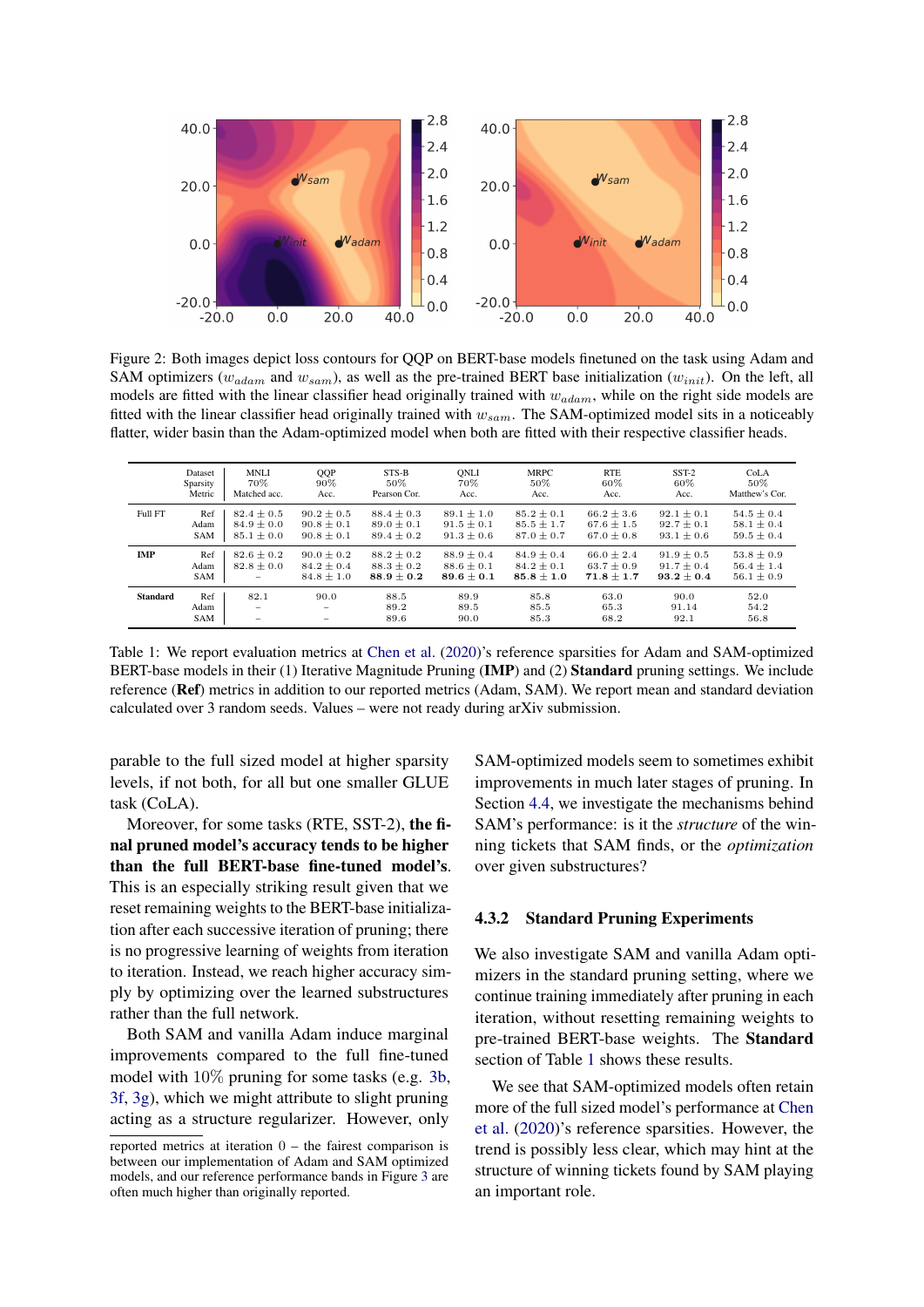<span id="page-6-0"></span>

Figure 3: Individual plots showing sparsity vs. accuracy for GLUE tasks, excluding WNLI. Results are pending or a work in progress for marked\* plots. The vertical lines mark reference sparsity values for each task obtained by [Chen et al.](#page-8-2) [\(2020\)](#page-8-2), while the horizontal bands show initial performance of full fine-tuned models.

### 4.3.3 Structured Pruning Experiments

We use the full-size BERT-base models fine-tuned on SST2 and QNLI from Section [4.3.1](#page-4-3) as teacher models for the distillation objective used throughout [Xia et al.](#page-10-3) [\(2022\)](#page-10-3)'s structured pruning procedure. The optimizer that the teacher model was trained on (vanilla Adam vs SAM) is the only difference; the pruning and final fine-tuning processes (20 epochs each) are the same for a given task regardless of how the teacher model was originally trained.

We pick hyperparameters based on a grid search over [Xia et al.](#page-10-3) [\(2022\)](#page-10-3)'s baseline implementation (with their Adam-optimized teacher models), reported in Table [4.](#page-10-15) Appendix [A.1](#page-10-16) contains further implementation details.

| Dataset            | Optim.     | Teacher Acc. | Pruned Acc. |
|--------------------|------------|--------------|-------------|
| $SST-2(67k)$       | Adam       | 92.7         | 89.6        |
|                    | <b>SAM</b> | 93.5         | 91.2        |
| <b>ONLI</b> (105k) | Adam       | 91.5         | 85.1        |
|                    | <b>SAM</b> | 90.8         | 86.6        |

Table 2: We report evaluation metrics comparing pruned models obtained using teacher models finetuned with Adam and SAM optimizers. Pruned are trained to 95% sparsity using optimal values for  $\lambda$  and finetuning learning rate from [Xia et al.](#page-10-3) [\(2022\)](#page-10-3)'s structured pruning setting.

Pruning a BERT-base model under [Xia et al.](#page-10-3) [\(2022\)](#page-10-3)'s structured pruning setting with a SAMoptimized teacher model for the layerwise distillation objective seems to lead to higher pruned model

performance, even if SAM-optimized teacher model does not have higher initial performance.

SAM outperforming a vanilla Adam optimizer in this setting is a particularly desirable goal from a practical standpoint. First, unlike in a full iterative magnitude pruning setting, we only use SAM for a single fine-tuning during the pruning pipeline, and so we only incur the computational overhead associated with SAM for a fraction of the overall pruning process. Second, the overall pruning process itself is fairly efficient and can result a tenfold inference speedup.

# <span id="page-6-1"></span>4.4 Analysis: Answering the Structure vs. Optimization Question

In this experimental setting, we aim to disentangle the effects of the *structure* of the pruning masks learned using different optimizers, from the *optimization* over given substructures using different optimizers. Table [3](#page-7-0) contains our results.

We observe that, in general, subnetworks learned through an iterative magnitude pruning process greatly outperform random subnetworks of the same sparsity when trained. Subnetworks found with SAM tend to outperform those found with Adam. However, whether training any given subnetwork with SAM yields greater performance than training a given subnetwork with Adam is less clear.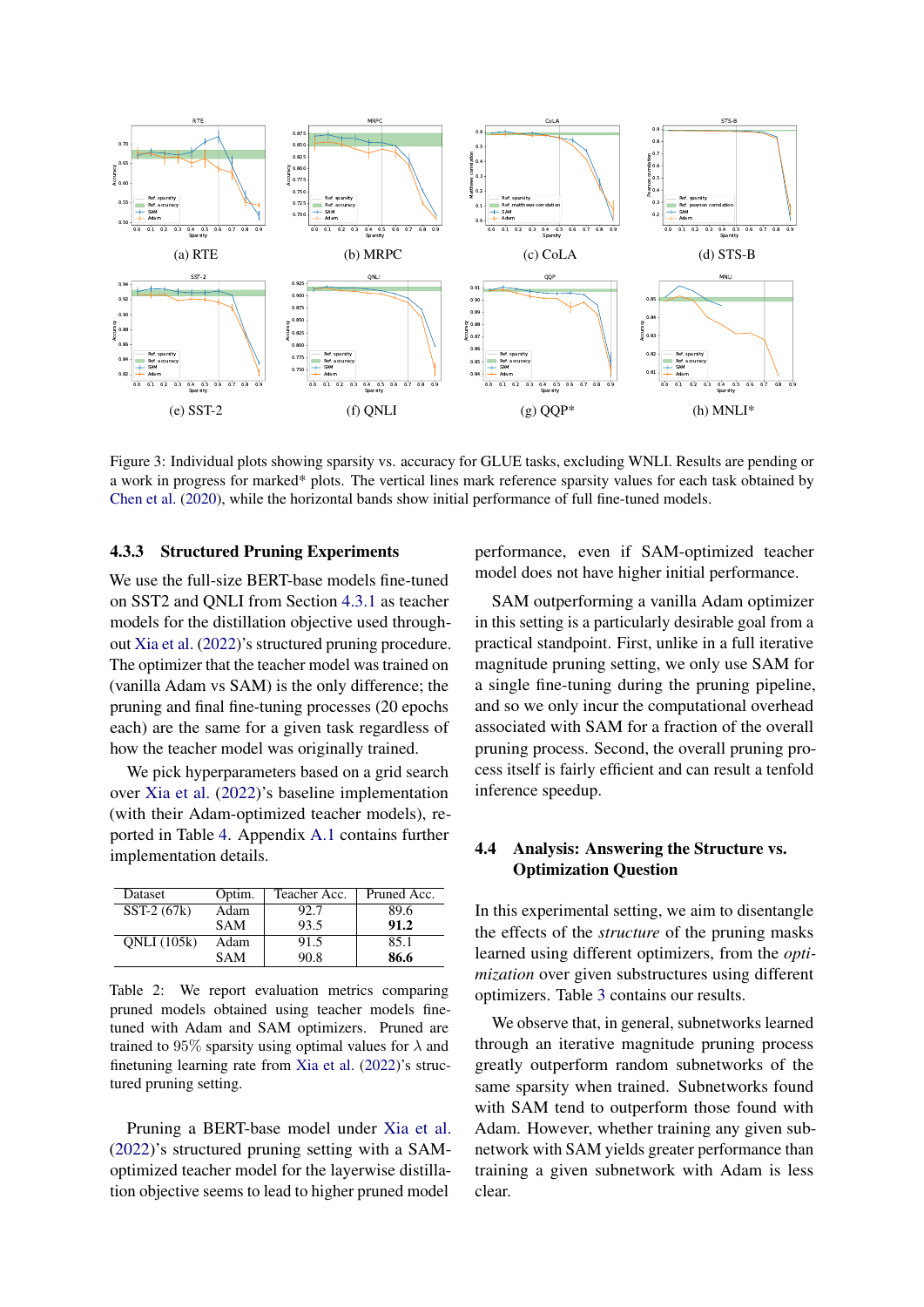<span id="page-7-0"></span>

| Dataset     | Ticket | Optim. | Accuracy       |
|-------------|--------|--------|----------------|
| RTE.        | Random | Adam   | $54.9 + 1.3$   |
| $(60\%)$    | Random | SAM    | $55.4 + 1.6$   |
|             | Adam   | Adam   | $63.7 + 0.9$   |
|             | Adam   | SAM    | $61.7 + 2.4$   |
|             | SAM    | Adam   | $70.2 + 1.9$   |
|             | SAM    | SAM    | $71.8 + 1.7$   |
| <b>MRPC</b> | Random | Adam   | $70.8 + 0.8$   |
| $(50\%)$    | Random | SAM    | $70.1 \pm 0.2$ |
|             | Adam   | Adam   | $84.2 + 0.1$   |
|             | Adam   | SAM    | $85.3 + 0.5$   |
|             | SAM    | Adam   | $85.3 + 1.3$   |
|             | SAM    | SAM    | $85.7 \pm 0.8$ |

Table 3: For RTE and MRPC at their reference sparsity values, we fine-tune using 1) SAM and 2) Adam optimizers from pre-trained BERT-base initializations using only the remaining weights based on a) a random mask, b) an Adam-learned mask, and c) a SAM-learned mask.

# 5 Discussion & Future Work

We investigate empirical benefits to various aspects of compressibility from using a sharpness-aware optimizer. Our experimentation shows that in general, SAM helps models retain high performance at higher sparsity levels. This holds true in multiple unstructured iterative magnitude pruning settings, as well as in a structured pruning setting with a distillation objective. Moreover, the specific additional experiments and analyses we conduct hint at mechanisms that could be behind these trends. In summary, we present answers to the following questions:

# Q0: Does SAM learn models that are more robust to compression?

This seems to be the case for BERT-base models undergoing unstructured pruning, in iterative magnitude pruning, where only masks are learned progressively over iterations, and standard pruning, where both masks and weights are learned progressively.

Additionally, simply learning from a SAMoptimized BERT-base teacher model with a layerwise distillation objective in a structured pruning setting may yield improved performance at high sparsities.

### Q1: Does SAM help us *find* winning tickets?

In Table [3,](#page-7-0) we show that, especially in the special case of RTE, the *structure* of the subnetwork learned by iterative magnitude pruning with SAM is beneficial for performance regardless of the optimizer that learns over that pruned substructure.

Although the contrast is less stark for MRPC, we still see that the Adam optimizer is able to learn better on the winning tickets obtained from IMP with SAM than on its own winning ticket.

SAM does not learn better on random subnetworks of the same sparsity (and Adam does not learn very well on random subnetworks, either), which helps confirm that structure matters.

# Q2: Given a sparse winning ticket, does SAM help us *learn* on that sparser network?

The answer to this question is less clear. On the one hand, SAM does not outperform Adam when learning for either RTE or MRPC on a random subnetwork of 60% sparsity. However, one could argue that SAM requires a good prior on a subnetwork's structure in order to learn effectively on it. Indeed, although SAM does not clearly benefit model compressiblity in the RTE task, it does outperform Adam on winning tickets found by Adam on MRPC. Optimization with SAM specifically can help in certain tasks and settings independently of the optimizer that originally learned the pruning mask.

#### 5.1 Future Work

So far, we have confirmed an empirical link between Sharpness-Aware Minimization and sparsifiability in pre-trained BERT models on a collection of language tasks (GLUE).

In general, further experimentation can show whether our observations hold across different tasks (text classification, question answering), initial model sizes (base, large, ..), pre-trained initializations (BERT, RoBERTa), architectures (Transformers, ResNet), and/or modalities (language, vision).

Future exploration can also address additional, more general questions related to flatness and compressibility.

# Can we relate compressibility and flat minima in general?

What is the effect of inducing flatness in alternative ways [\(Izmailov et al.,](#page-9-18) [2018;](#page-9-18) [Kaddour et al.,](#page-9-22) [2022\)](#page-9-22)? Generalized outcomes improving compressibility could suggest a general link between flat minima and compressibility, independently of the specific method for obtaining flatness. On the other hand, differing outcomes across different avenues to flatness could prompt further investigation into properties unique to each setting.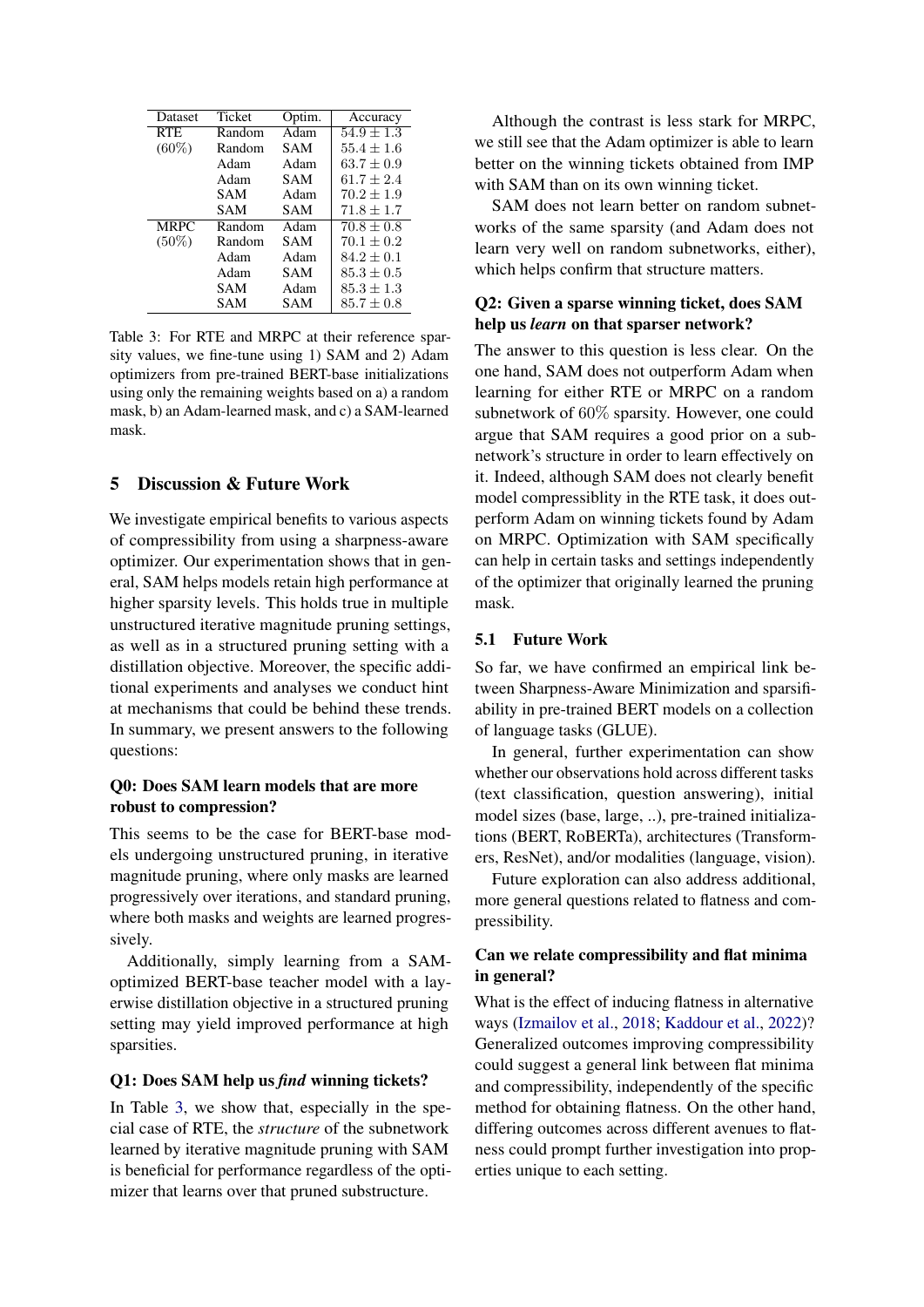# References

- <span id="page-8-3"></span>Nur Ahmed and Muntasir Wahed. 2020. [The de](https://doi.org/10.48550/ARXIV.2010.15581)[democratization of ai: Deep learning and the com](https://doi.org/10.48550/ARXIV.2010.15581)[pute divide in artificial intelligence research.](https://doi.org/10.48550/ARXIV.2010.15581)
- <span id="page-8-16"></span>Dara Bahri, Hossein Mobahi, and Yi Tay. 2022. [Sharpness-aware minimization improves language](https://arxiv.org/abs/2110.08529) [model generalization.](https://arxiv.org/abs/2110.08529) In *Annual Conference of the Association for Computational Linguistics (ACL)*, Dublin, Ireland.
- <span id="page-8-7"></span>Brian Bartoldson, Ari Morcos, Adrian Barbu, and Gordon Erlebacher. 2020. The generalization-stability tradeoff in neural network pruning. *Advances in Neural Information Processing Systems*, 33:20852– 20864.
- <span id="page-8-9"></span>Davis Blalock, Jose Javier Gonzalez Ortiz, Jonathan Frankle, and John Guttag. 2020. What is the state of neural network pruning? In *Proceedings of Machine Learning and Systems (MLSys*.
- <span id="page-8-12"></span>Yelysei Bondarenko, Markus Nagel, and Tijmen Blankevoort. 2021. [Understanding and overcoming](https://doi.org/10.18653/v1/2021.emnlp-main.627) [the challenges of efficient transformer quantization.](https://doi.org/10.18653/v1/2021.emnlp-main.627) In *Proceedings of the 2021 Conference on Empirical Methods in Natural Language Processing*, pages 7947–7969, Online and Punta Cana, Dominican Republic. Association for Computational Linguistics.
- <span id="page-8-1"></span>Tom Brown, Benjamin Mann, Nick Ryder, Melanie Subbiah, Jared D Kaplan, Prafulla Dhariwal, Arvind Neelakantan, Pranav Shyam, Girish Sastry, Amanda Askell, Sandhini Agarwal, Ariel Herbert-Voss, Gretchen Krueger, Tom Henighan, Rewon Child, Aditya Ramesh, Daniel Ziegler, Jeffrey Wu, Clemens Winter, Chris Hesse, Mark Chen, Eric Sigler, Mateusz Litwin, Scott Gray, Benjamin Chess, Jack Clark, Christopher Berner, Sam McCandlish, Alec Radford, Ilya Sutskever, and Dario Amodei. 2020. [Language models are few-shot learners.](https://proceedings.neurips.cc/paper/2020/file/1457c0d6bfcb4967418bfb8ac142f64a-Paper.pdf) In *Advances in Neural Information Processing Systems*, volume 33, pages 1877–1901. Curran Associates, Inc.
- <span id="page-8-5"></span>Cristian Buciluă, Rich Caruana, and Alexandru Niculescu-Mizil. 2006. [Model compression.](https://doi.org/10.1145/1150402.1150464) In *Proceedings of the 12th ACM SIGKDD International Conference on Knowledge Discovery and Data Mining*, KDD '06, page 535–541, New York, NY, USA. Association for Computing Machinery.
- <span id="page-8-18"></span>Daniel Cer, Mona Diab, Eneko Agirre, Inigo Lopez-Gazpio, and Lucia Specia. 2017. Semeval-2017 task 1: Semantic textual similarity-multilingual and cross-lingual focused evaluation. *arXiv preprint arXiv:1708.00055*.
- <span id="page-8-14"></span>Pratik Chaudhari, Anna Choromańska, Stefano Soatto, Yann LeCun, Carlo Baldassi, Christian Borgs, Jennifer T. Chayes, Levent Sagun, and Riccardo Zecchina. 2017. Entropy-sgd: Biasing gradient descent into wide valleys. *ArXiv*, abs/1611.01838.
- <span id="page-8-2"></span>Tianlong Chen, Jonathan Frankle, Shiyu Chang, Sijia Liu, Yang Zhang, Zhangyang Wang, and Michael Carbin. 2020. [The lottery ticket hypothesis for pre](https://proceedings.neurips.cc/paper/2020/file/b6af2c9703f203a2794be03d443af2e3-Paper.pdf)[trained bert networks.](https://proceedings.neurips.cc/paper/2020/file/b6af2c9703f203a2794be03d443af2e3-Paper.pdf) In *Advances in Neural Information Processing Systems*, volume 33, pages 15834–15846. Curran Associates, Inc.
- <span id="page-8-17"></span>Alex Damian, Tengyu Ma, and Jason D. Lee. 2021. [La](https://openreview.net/forum?id=x2TMPhseWAW)[bel noise SGD provably prefers flat global minimiz](https://openreview.net/forum?id=x2TMPhseWAW)[ers.](https://openreview.net/forum?id=x2TMPhseWAW) In *Advances in Neural Information Processing Systems*.
- <span id="page-8-0"></span>Jacob Devlin, Ming-Wei Chang, Kenton Lee, and Kristina Toutanova. 2019. [BERT: Pre-training of](https://doi.org/10.18653/v1/N19-1423) [deep bidirectional transformers for language under](https://doi.org/10.18653/v1/N19-1423)[standing.](https://doi.org/10.18653/v1/N19-1423) In *Proceedings of the 2019 Conference of the North American Chapter of the Association for Computational Linguistics: Human Language Technologies, Volume 1 (Long and Short Papers)*, pages 4171–4186, Minneapolis, Minnesota. Association for Computational Linguistics.
- <span id="page-8-15"></span>Laurent Dinh, Razvan Pascanu, Samy Bengio, and Yoshua Bengio. 2017. [Sharp minima can general](https://proceedings.mlr.press/v70/dinh17b.html)[ize for deep nets.](https://proceedings.mlr.press/v70/dinh17b.html) In *Proceedings of the 34th International Conference on Machine Learning*, volume 70 of *Proceedings of Machine Learning Research*, pages 1019–1028. PMLR.
- <span id="page-8-4"></span>Jesse Dodge, Taylor Prewitt, Remi Tachet des Combes, Erika Odmark, Roy Schwartz, Emma Strubell, Alexandra Sasha Luccioni, Noah A. Smith, Nicole DeCario, and Will Buchanan. 2022. Measuring machine learning software carbon intensity in cloud instances. In *ACM Conference on Fairness, Accountability, and Transparency (ACM FAccT)*.
- <span id="page-8-19"></span>Bill Dolan and Chris Brockett. 2005. Automatically constructing a corpus of sentential paraphrases. In *Third International Workshop on Paraphrasing (IWP2005)*.
- <span id="page-8-8"></span>Pierre Foret, Ariel Kleiner, Hossein Mobahi, and Behnam Neyshabur. 2021. [Sharpness-aware mini](https://openreview.net/forum?id=6Tm1mposlrM)[mization for efficiently improving generalization.](https://openreview.net/forum?id=6Tm1mposlrM) In *International Conference on Learning Representations*.
- <span id="page-8-6"></span>Jonathan Frankle and Michael Carbin. 2019. [The lot](https://openreview.net/forum?id=rJl-b3RcF7)[tery ticket hypothesis: Finding sparse, trainable neu](https://openreview.net/forum?id=rJl-b3RcF7)[ral networks.](https://openreview.net/forum?id=rJl-b3RcF7) In *International Conference on Learning Representations*.
- <span id="page-8-11"></span>Amir Gholami, Sehoon Kim, Zhen Dong, Zhewei Yao, Michael W. Mahoney, and Kurt Keutzer. 2021. [A](http://arxiv.org/abs/2103.13630) [survey of quantization methods for efficient neural](http://arxiv.org/abs/2103.13630) [network inference.](http://arxiv.org/abs/2103.13630)
- <span id="page-8-10"></span>R.M. Gray and D.L. Neuhoff. 1998. [Quantiza](https://doi.org/10.1109/18.720541)[tion.](https://doi.org/10.1109/18.720541) *IEEE Transactions on Information Theory*, 44(6):2325–2383.
- <span id="page-8-13"></span>Demi Guo, Alexander Rush, and Yoon Kim. 2021. [Parameter-efficient transfer learning with diff prun](https://doi.org/10.18653/v1/2021.acl-long.378)[ing.](https://doi.org/10.18653/v1/2021.acl-long.378) In *Proceedings of the 59th Annual Meeting of the Association for Computational Linguistics and*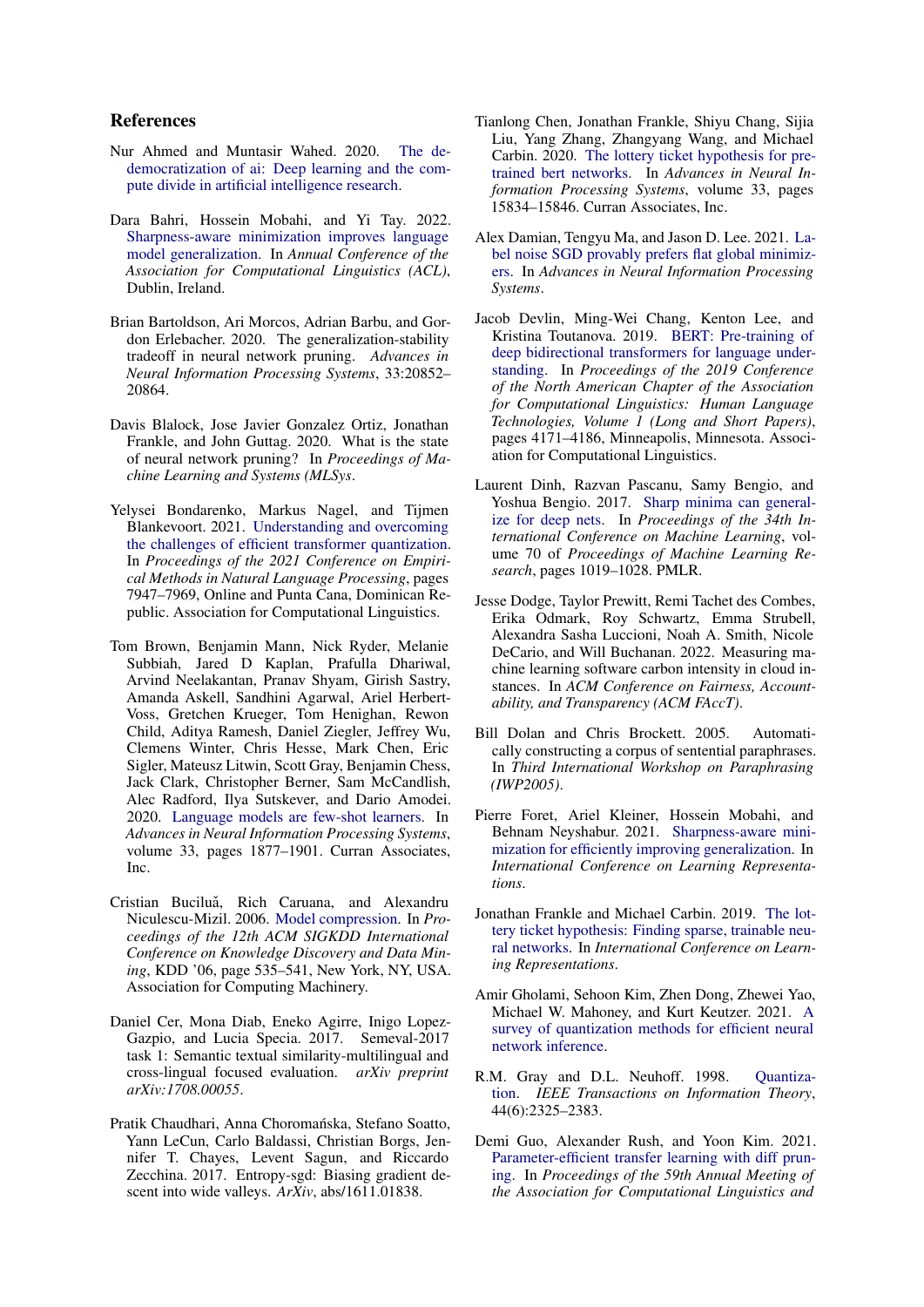*the 11th International Joint Conference on Natural Language Processing (Volume 1: Long Papers)*, pages 4884–4896, Online. Association for Computational Linguistics.

- <span id="page-9-20"></span>Song Han, Huizi Mao, and William J. Dally. 2015a. [Deep compression: Compressing deep neural net](https://doi.org/10.48550/ARXIV.1510.00149)[works with pruning, trained quantization and huff](https://doi.org/10.48550/ARXIV.1510.00149)[man coding.](https://doi.org/10.48550/ARXIV.1510.00149)
- <span id="page-9-5"></span>Song Han, Jeff Pool, John Tran, and William J. Dally. 2015b. Learning both weights and connections for efficient neural networks. In *Proceedings of the 28th International Conference on Neural Information Processing Systems - Volume 1*, NIPS'15, page 1135–1143, Cambridge, MA, USA. MIT Press.
- <span id="page-9-9"></span>Yaru Hao, Li Dong, Furu Wei, and Ke Xu. 2019. Visualizing and understanding the effectiveness of bert. In *Proceedings of the 2019 Conference on Empirical Methods in Natural Language Processing and the 9th International Joint Conference on Natural Language Processing (EMNLP-IJCNLP)*, pages 4134– 4143.
- <span id="page-9-0"></span>Geoffrey Hinton, Oriol Vinyals, and Jeff Dean. 2014. [Distilling the knowledge in a neural network.](https://arxiv.org/abs/1503.02531) In *NIPS 2014 Deep Learning Workshop*.
- <span id="page-9-7"></span>Sepp Hochreiter and Jürgen Schmidhuber. 1997. Flat minima. *Neural computation*, 9(1):1–42.
- <span id="page-9-18"></span>Pavel Izmailov, Dmitrii Podoprikhin, Timur Garipov, Dmitry Vetrov, and Andrew Gordon Wilson. 2018. Averaging weights leads to wider optima and better generalization. *arXiv preprint arXiv:1803.05407*.
- <span id="page-9-1"></span>Xiaoqi Jiao, Yichun Yin, Lifeng Shang, Xin Jiang, Xiao Chen, Linlin Li, Fang Wang, and Qun Liu. 2020. [TinyBERT: Distilling BERT for natural lan](https://doi.org/10.18653/v1/2020.findings-emnlp.372)[guage understanding.](https://doi.org/10.18653/v1/2020.findings-emnlp.372) In *Findings of the Association for Computational Linguistics: EMNLP 2020*, pages 4163–4174, Online. Association for Computational Linguistics.
- <span id="page-9-22"></span>Jean Kaddour, Linqing Liu, Ricardo Silva, and Matt J. Kusner. 2022. [Questions for flat-minima optimiza](https://doi.org/10.48550/ARXIV.2202.00661)[tion of modern neural networks.](https://doi.org/10.48550/ARXIV.2202.00661)
- <span id="page-9-8"></span>Nitish Shirish Keskar, Dheevatsa Mudigere, Jorge Nocedal, Mikhail Smelyanskiy, and Ping Tak Peter Tang. 2017. [On large-batch training for deep learn](https://openreview.net/forum?id=H1oyRlYgg)[ing: Generalization gap and sharp minima.](https://openreview.net/forum?id=H1oyRlYgg) In *5th International Conference on Learning Representations, ICLR 2017, Toulon, France, April 24-26, 2017, Conference Track Proceedings*. OpenReview.net.
- <span id="page-9-16"></span>Sehoon Kim, Amir Gholami, Zhewei Yao, Michael W Mahoney, and Kurt Keutzer. 2021. I-bert: Integeronly bert quantization. *International Conference on Machine Learning (ICML)*.
- <span id="page-9-21"></span>Diederik P Kingma and Jimmy Ba. 2014. Adam: A method for stochastic optimization. *arXiv preprint arXiv:1412.6980*.
- <span id="page-9-13"></span>Lorenz Kuhn, Clare Lyle, Aidan N. Gomez, Jonas Rothfuss, and Yarin Gal. 2021. [Robustness to prun](https://doi.org/10.48550/ARXIV.2103.06002)[ing predicts generalization in deep neural networks.](https://doi.org/10.48550/ARXIV.2103.06002)
- <span id="page-9-4"></span>François Lagunas, Ella Charlaix, Victor Sanh, and Alexander Rush. 2021. [Block pruning for faster](https://doi.org/10.18653/v1/2021.emnlp-main.829) [transformers.](https://doi.org/10.18653/v1/2021.emnlp-main.829) In *Proceedings of the 2021 Conference on Empirical Methods in Natural Language Processing*, pages 10619–10629, Online and Punta Cana, Dominican Republic. Association for Computational Linguistics.
- <span id="page-9-3"></span>Yann LeCun, John Denker, and Sara Solla. 1989. [Op](https://proceedings.neurips.cc/paper/1989/file/6c9882bbac1c7093bd25041881277658-Paper.pdf)[timal brain damage.](https://proceedings.neurips.cc/paper/1989/file/6c9882bbac1c7093bd25041881277658-Paper.pdf) In *Advances in Neural Information Processing Systems*, volume 2. Morgan-Kaufmann.
- <span id="page-9-12"></span>Zhuohan Li, Eric Wallace, Sheng Shen, Kevin Lin, Kurt Keutzer, Dan Klein, and Joey Gonzalez. 2020. [Train large, then compress: Rethinking model size](http://proceedings.mlr.press/v119/li20m.html) [for efficient training and inference of transformers.](http://proceedings.mlr.press/v119/li20m.html) In *ICML*, pages 5958–5968.
- <span id="page-9-14"></span>Christos Louizos, Max Welling, and Diederik P. Kingma. 2018. [Learning sparse neural networks](https://openreview.net/forum?id=H1Y8hhg0b) [through l\\_0 regularization.](https://openreview.net/forum?id=H1Y8hhg0b) In *International Conference on Learning Representations*.
- <span id="page-9-11"></span>Sanket Vaibhav Mehta, Darshan Patil, Sarath Chandar, and Emma Strubell. 2021. [An empirical investiga](https://arxiv.org/abs/2112.09153)[tion of the role of pre-training in lifelong learning.](https://arxiv.org/abs/2112.09153) *arXiv preprint arXiv:2112.09153*.
- <span id="page-9-17"></span>Paul Michel, Omer Levy, and Graham Neubig. 2019. [Are sixteen heads really better than one?](https://proceedings.neurips.cc/paper/2019/file/2c601ad9d2ff9bc8b282670cdd54f69f-Paper.pdf) In *Advances in Neural Information Processing Systems*, volume 32. Curran Associates, Inc.
- <span id="page-9-10"></span>Behnam Neyshabur, Hanie Sedghi, and Chiyuan Zhang. 2020. [What is being transferred in transfer learning?](https://proceedings.neurips.cc/paper/2020/file/0607f4c705595b911a4f3e7a127b44e0-Paper.pdf) In *Advances in Neural Information Processing Systems*, volume 33, pages 512–523. Curran Associates, Inc.
- <span id="page-9-19"></span>Alex Renda, Jonathan Frankle, and Michael Carbin. 2020. [Comparing rewinding and fine-tuning in neu](https://openreview.net/forum?id=S1gSj0NKvB)[ral network pruning.](https://openreview.net/forum?id=S1gSj0NKvB) In *International Conference on Learning Representations*.
- <span id="page-9-15"></span>Victor Sanh, Lysandre Debut, Julien Chaumond, and Thomas Wolf. 2019. [Distilbert, a distilled version of](https://doi.org/10.48550/ARXIV.1910.01108) [bert: smaller, faster, cheaper and lighter.](https://doi.org/10.48550/ARXIV.1910.01108)
- <span id="page-9-6"></span>Victor Sanh, Thomas Wolf, and Alexander Rush. 2020. [Movement pruning: Adaptive sparsity by fine](https://proceedings.neurips.cc/paper/2020/file/eae15aabaa768ae4a5993a8a4f4fa6e4-Paper.pdf)[tuning.](https://proceedings.neurips.cc/paper/2020/file/eae15aabaa768ae4a5993a8a4f4fa6e4-Paper.pdf) In *Advances in Neural Information Processing Systems*, volume 33, pages 20378–20389. Curran Associates, Inc.
- <span id="page-9-2"></span>Sheng Shen, Zhen Dong, Jiayu Ye, Linjian Ma, Zhewei Yao, Amir Gholami, Michael W. Mahoney, and Kurt Keutzer. 2020. [Q-bert: Hessian based ultra low pre](https://doi.org/10.1609/aaai.v34i05.6409)[cision quantization of bert.](https://doi.org/10.1609/aaai.v34i05.6409) *Proceedings of the AAAI Conference on Artificial Intelligence*, 34(05):8815– 8821.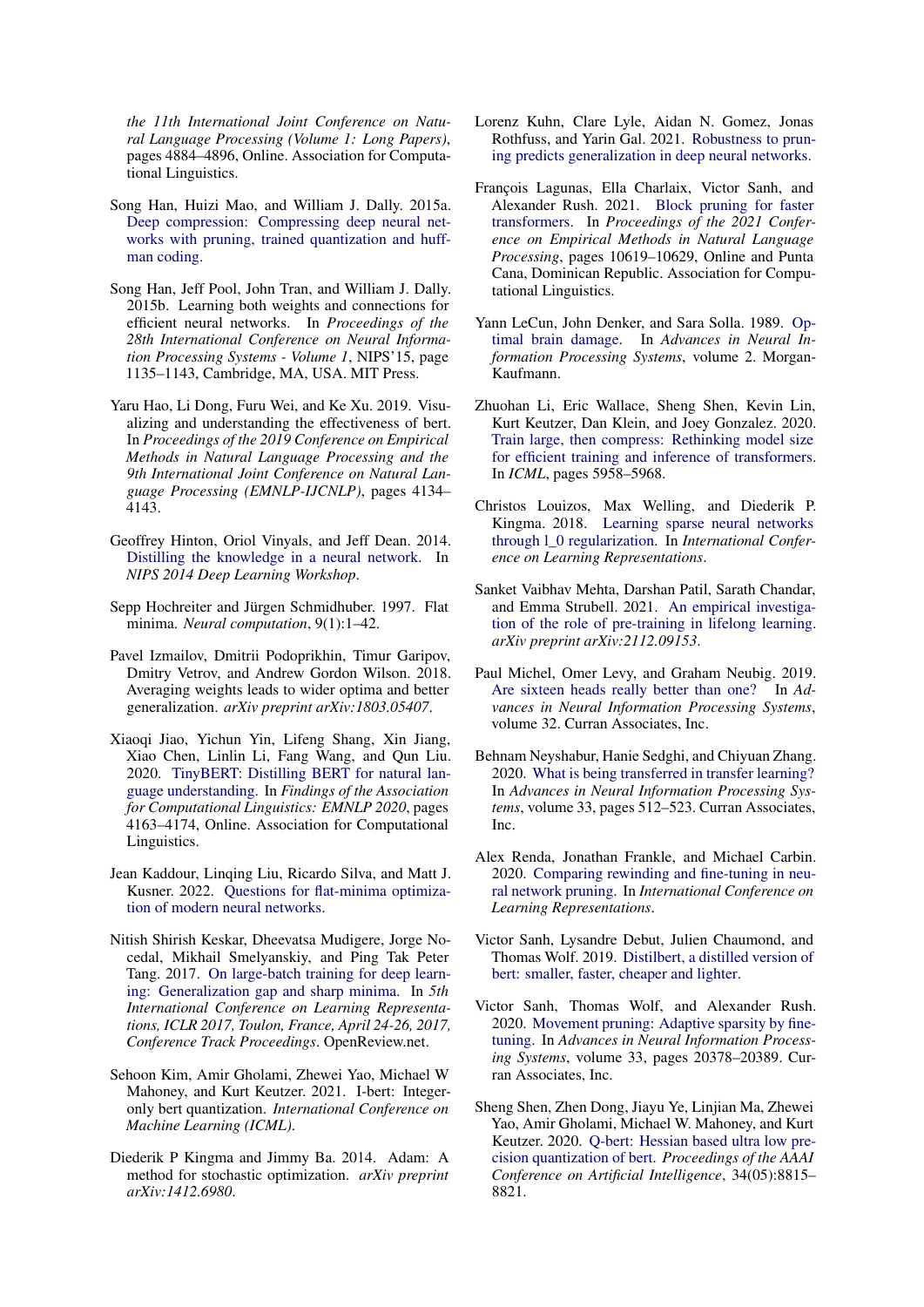- <span id="page-10-12"></span>Richard Socher, Alex Perelygin, Jean Wu, Jason Chuang, Christopher D Manning, Andrew Y Ng, and Christopher Potts. 2013. Recursive deep models for semantic compositionality over a sentiment treebank. In *Proceedings of the 2013 conference on empirical methods in natural language processing*, pages 1631–1642.
- <span id="page-10-1"></span>Emma Strubell, Ananya Ganesh, and Andrew McCallum. 2019. [Energy and policy considerations for](https://doi.org/10.18653/v1/P19-1355) [deep learning in NLP.](https://doi.org/10.18653/v1/P19-1355) In *Proceedings of the 57th Annual Meeting of the Association for Computational Linguistics*, pages 3645–3650, Florence, Italy. Association for Computational Linguistics.
- <span id="page-10-7"></span>Siqi Sun, Yu Cheng, Zhe Gan, and Jingjing Liu. 2019. [Patient knowledge distillation for BERT model com](https://doi.org/10.18653/v1/D19-1441)[pression.](https://doi.org/10.18653/v1/D19-1441) In *Proceedings of the 2019 Conference on Empirical Methods in Natural Language Processing and the 9th International Joint Conference on Natural Language Processing (EMNLP-IJCNLP)*, pages 4323–4332, Hong Kong, China. Association for Computational Linguistics.
- <span id="page-10-8"></span>Zhiqing Sun, Hongkun Yu, Xiaodan Song, Renjie Liu, Yiming Yang, and Denny Zhou. 2020. [MobileBERT:](https://doi.org/10.18653/v1/2020.acl-main.195) [a compact task-agnostic BERT for resource-limited](https://doi.org/10.18653/v1/2020.acl-main.195) [devices.](https://doi.org/10.18653/v1/2020.acl-main.195) In *Proceedings of the 58th Annual Meeting of the Association for Computational Linguistics*, pages 2158–2170, Online. Association for Computational Linguistics.
- <span id="page-10-2"></span>Vincent Vanhoucke, Andrew Senior, and Mark Z. Mao. 2011. Improving the speed of neural networks on cpus. In *Deep Learning and Unsupervised Feature Learning Workshop, NIPS 2011*.
- <span id="page-10-6"></span>Alex Wang, Amanpreet Singh, Julian Michael, Felix Hill, Omer Levy, and Samuel R Bowman. 2018. [Glue: A multi-task benchmark and analysis platform](https://arxiv.org/abs/1804.07461) [for natural language understanding.](https://arxiv.org/abs/1804.07461) *arXiv preprint arXiv:1804.07461*.
- <span id="page-10-13"></span>Alex Warstadt, Amanpreet Singh, and Samuel R Bowman. 2019. Neural network acceptability judgments. *Transactions of the Association for Computational Linguistics*, 7:625–641.
- <span id="page-10-11"></span>Adina Williams, Nikita Nangia, and Samuel Bowman. 2018. A broad-coverage challenge corpus for sentence understanding through inference. In *Proceedings of the 2018 Conference of the North American Chapter of the Association for Computational Linguistics: Human Language Technologies, Volume 1 (Long Papers)*, pages 1112–1122.
- <span id="page-10-14"></span>Thomas Wolf, Lysandre Debut, Victor Sanh, Julien Chaumond, Clement Delangue, Anthony Moi, Pierric Cistac, Tim Rault, Rémi Louf, Morgan Funtowicz, et al. 2019. Huggingface's transformers: State-of-the-art natural language processing. *arXiv preprint arXiv:1910.03771*.
- <span id="page-10-4"></span>Lei Wu, Zhanxing Zhu, and Weinan E. 2017. Towards understanding generalization of deep learning: Perspective of loss landscapes. In *ICML Workshop on Principled Approaches to Deep Learning (PADL)*.
- <span id="page-10-3"></span>Mengzhou Xia, Zexuan Zhong, and Danqi Chen. 2022. Structured pruning learns compact and accurate models. In *Association for Computational Linguistics (ACL)*.
- <span id="page-10-0"></span>Peter K. Yu. 2020. The algorithmic divide and equality in the age of artificial intelligence. *Florida Law Review*, 72:331–89.
- <span id="page-10-9"></span>Ofir Zafrir, Guy Boudoukh, Peter Izsak, and Moshe Wasserblat. 2019. [Q8bert: Quantized 8bit BERT.](https://doi.org/10.1109/emc2-nips53020.2019.00016) In *2019 Fifth Workshop on Energy Efficient Machine Learning and Cognitive Computing - NeurIPS Edition (EMC2-NIPS)*. IEEE.
- <span id="page-10-10"></span>Chunting Zhou, Jiatao Gu, and Graham Neubig. 2020. [Understanding knowledge distillation in non](https://openreview.net/forum?id=BygFVAEKDH)[autoregressive machine translation.](https://openreview.net/forum?id=BygFVAEKDH) In *International Conference on Learning Representations*.
- <span id="page-10-5"></span>Wenda Zhou, Victor Veitch, Morgane Austern, Ryan P. Adams, and Peter Orbanz. 2019. [Non-vacuous gen](https://openreview.net/forum?id=BJgqqsAct7)[eralization bounds at the imagenet scale: a PAC](https://openreview.net/forum?id=BJgqqsAct7)[bayesian compression approach.](https://openreview.net/forum?id=BJgqqsAct7) In *International Conference on Learning Representations*.

#### A Appendix

# <span id="page-10-16"></span>A.1 Structured Pruning Reproducibility and Hyperparameters

For each task, we use the optimal  $\lambda$  and final finetuning learning rates found via grid search using [Xia et al.](#page-10-3) [\(2022\)](#page-10-3)'s implementation, including configurations for finetuning teacher models (which used normal Adam optimizers). There are discrepancies between the reference metric values reported and the values we were able to reproduce, possibly due to variation across random seeds. However, the relative performance of hyperparameter settings seems to be fairly consistent across random seeds.

<span id="page-10-15"></span>

| <b>Dataset</b> |         |         | FT-LR  | Teacher | Pruned |
|----------------|---------|---------|--------|---------|--------|
|                |         |         |        | Acc.    | Acc.   |
| $SST-2$        | Ref.    |         |        | 93.1    | 90.6   |
| (67k)          | Reprod. | 0.9     | $3e-5$ | 92.4    | 90.0   |
| ONLI           | Ref.    |         |        | 91.5    | 86.1   |
| (105k)         | Reprod. | $0.7\,$ | 1e—5   | 91.8    | 85.3   |

Table 4: We report evaluation metrics at 95% sparsity and optimal values for  $\lambda$  and fine-tuning learning rate on select tasks from [Xia et al.](#page-10-3) [\(2022\)](#page-10-3)'s structured pruning setting. We used the same hyperparameters as reported otherwise (distillation temperature  $t = 2$ , with 20 finetuning epochs after pruning, learning rate =  $2e - 5$ , and batch size= 32), and conducted our grid search over the same candidate values  $\lambda \in \{0.1, 0.3, 0.5\}$  and FT-LR  $\in \{1e-5, 2e-5, 3e-5\}$ 

Although we do not conduct an additional full grid search for our comparison of compressed mod